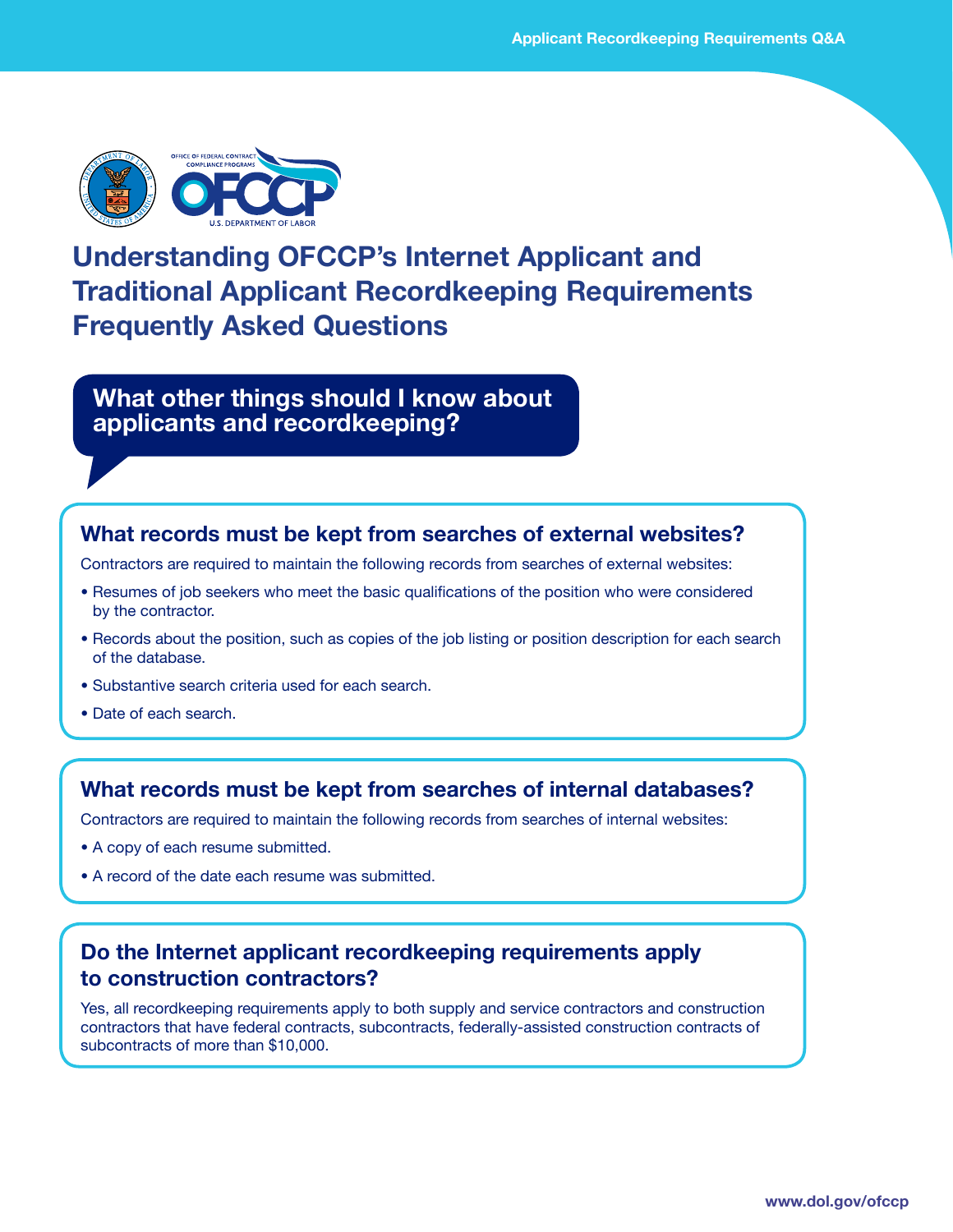# **What other things should I know about applicants and recordkeeping?**

#### **When should I obtain an applicant's demographic data?**

While OFCCP does not mandate a specific time in the selection process when pre-offer demographic data must be requested, contractors must remember these general guidelines:

- Solicitation of demographic information should be made as early in the application process as possible. Contractors should not delay the solicitation so long (i.e. after assessing basic qualifications or at the interview stage) that it is no longer feasible to effectively solicit the information.
- Contractors are required to solicit demographic information from all individuals who meet the definition of an Internet applicant or traditional applicant.
- Once a contractor determines when to offer the invitation to provide demographic data, all Internet and traditional applicants must be given the same opportunity.
- Contractors may harmonize the solicitation of demographic data with the pre-offer invitation to self-identify as an individual with a disability and the invitation to self-identify as a protected veteran.

#### **Are all contractors required to invite applicants to self-identify as a protected veteran or person with a disability?**

No, only contractors that employ 50 or more workers and have a contract of \$50,000 or more are required to invite applicants to self-identify as individuals with disabilities. Additionally, contractors that employ 50 or more workers and have a contract of \$150,000 or more are required to invite applicants to self-identify as protected veterans. Note, federally-assisted construction contractors are not required to offer applicants either of these invitations.

### **Are there special rules I should know about filing and storing demographic data, especially data on disability?**

All demographic data must be preserved, including demographic data gathered from social and professional networking websites. Additionally, demographic data related to disability and veteran status is confidential and must be maintained in a file separate from medical and other personnel files.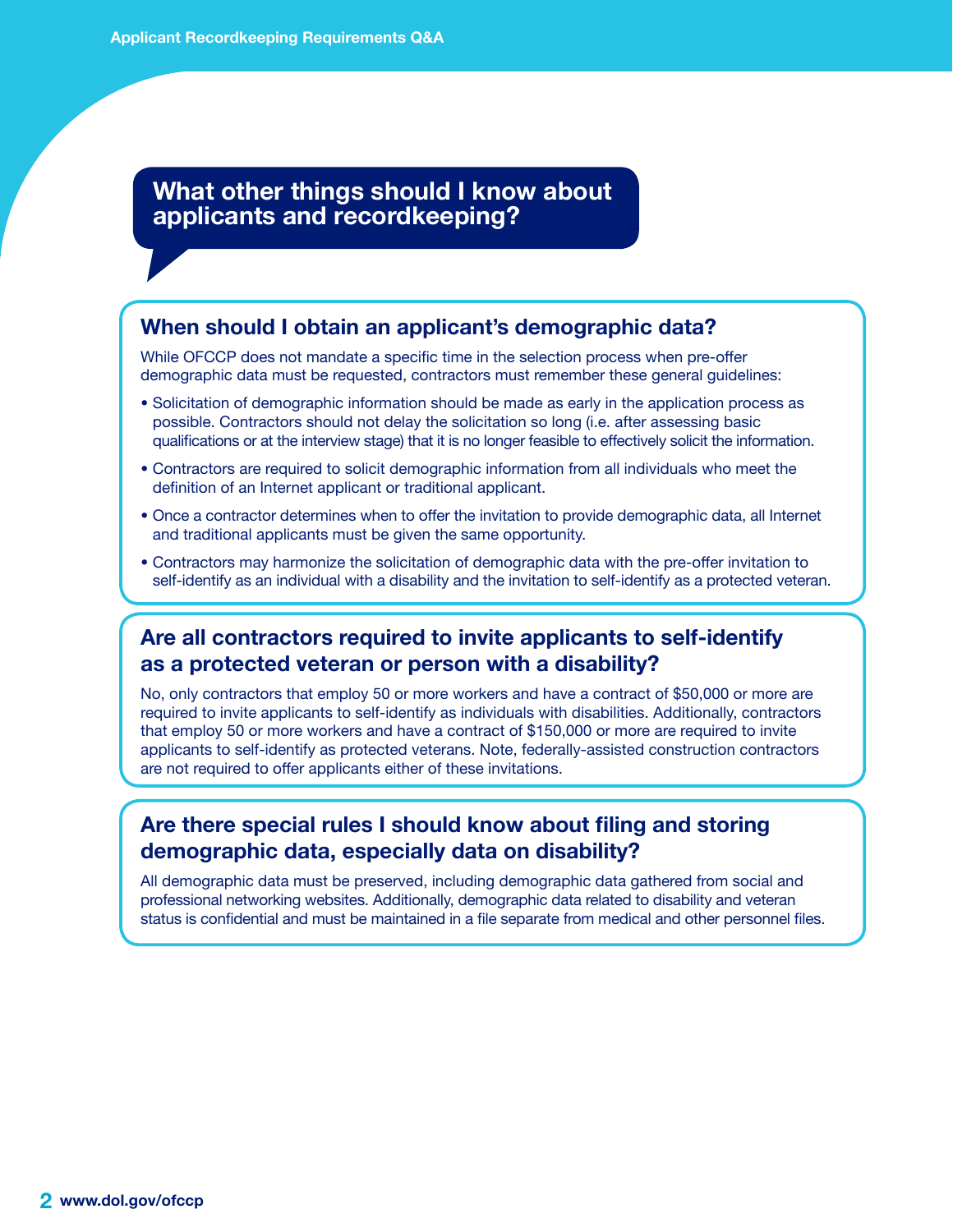**What other things should I know about applicants and recordkeeping?**

# **If I use a third-party vendor to recruit, screen or select applicants, who is responsible for complying with OFCCP's recordkeeping requirements for Internet or traditional applicants?**

You, as the federal contractor or subcontractor, remain responsible for complying with OFCCP's recordkeeping requirements. When using a recruiter for hiring, you may either maintain the records or have the third-party vendor maintain the required records. During a compliance evaluation or complaint investigation, the records must be available to OFCCP in a readable format no matter who maintained them.

# **In what form or format can I keep electronic applications and resumes?**

Contractors have the flexibility to determine the form or format they use to maintain electronic applications and resumes. Contractors may opt to keep them in their applicant tracking system (ATS) or to create paper copies. Regardless of how they are preserved, they must be accessible to OFCCP during a compliance evaluation or complaint investigation (i.e., available and in a form or format that is readable and usable by OFCCP).

# **In what form or format should I keep the search results of electronic databases (internal and external)?**

You, as a contractor, have the flexibility to determine the form or format used to maintain search results of electronic databases. You may opt to keep records of the search results in your applicant tracking system, or opt to create a paper log or file. Regardless of how you preserve your search results, they must be accessible to OFCCP during a compliance evaluation or complaint investigation (i.e., available and in a form or format that is readable and usable by OFCCP).

### **Do I have to keep unsolicited Internet and traditional applications and their associated records?**

Under the Internet applicant definition, a contractor may establish a data management approach to address unsolicited applicants. If your approach is one that does not allow for consideration of unsolicited expressions of interest, then you do not have to keep unsolicited applications or resumes. If, however, your approach is to consider unsolicited applications or resumes then you must maintain all of the applications or resumes.

Under the traditional applicant model, if an applicant submits an unsolicited expression of interest for employment you are obligated to keep the application. This is true regardless of whether you considered the application or resume.